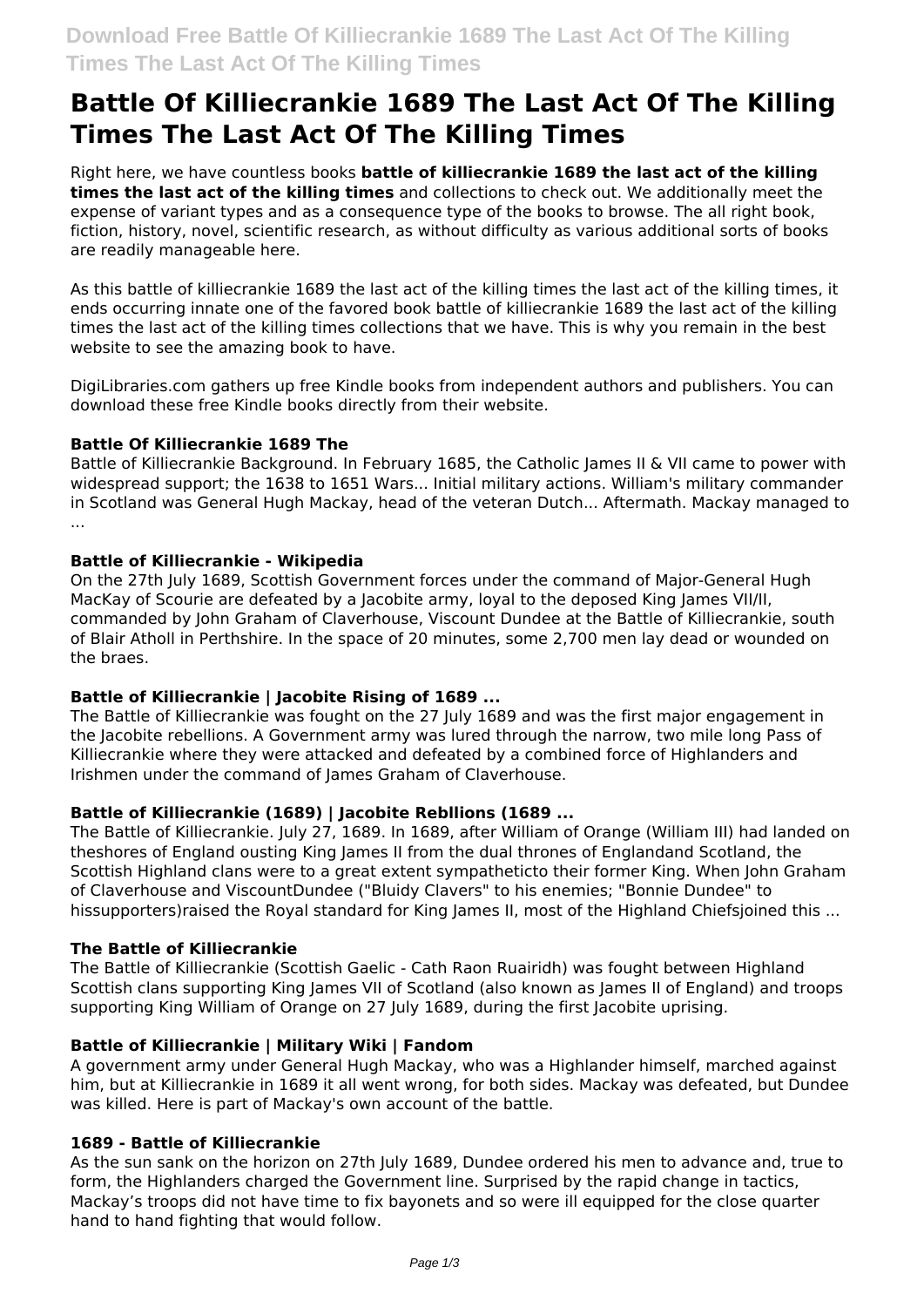# **The Battle of Killiecrankie - Historic UK**

We will add more details as and when we obtain interesting factual information. Battle of Dunkeld 21st August 1689- three and a half weeks after the Jacobite victory at Killiecrankie, The Battle of Dunkeld is often over looked and forgotten. It resulted in a Jacobite defeat by a poorly equipped Scottish lowland battalion the Cameronians.

#### **History - Soldiers of Killiecrankie | Battle of Killiecrankie**

Battle Cry. KilliecrAnkie1689 is a group that was established in January 2018 to campaign for a more sensitive road plan for the Killiecrankie battlefield than the scheme proposed by Transport Scotland. Two years later, we passed an important milestone after participating in a Public Local Inquiry that was held to examine Transport Scotland's proposal.

#### **Battle Cry**

The battle at the pass of Killiecrankie in 1689 was between the lacobites, loyal to King James VII, and the government troops of King William. The Jacobites attacked after sundown, concen-trating...

## **The Corries – Braes O' Killiecrankie Lyrics | Genius Lyrics**

This work provides a much needed account of not just the Battle of Killiecrankie but the entire 1689-90 campaign, something which I have been unable to find among recent historical book dealing with this time period. Reid, a noted historian of Scottish military history with many books to his credit, is well-suited to the task.

## **Battle of Killiecrankie 1689: The Last Act of the Killing ...**

The Battle of Killiecrankie story is about the first Jacobite rising of 1689, told through the eyes of two combatants. The commander at the first Jacobite rising for the William and Mary Scottish Government Army was General Hugh Mackay. Cameron of Lochiel, Chief of Clan Cameron tells the story from James VII's Highland Clan army.

## **The Battle of Killiecrankie, The First Jacobite Rising**

The Battle of Killiecrankie – 1689 The Adobe Flash playerand Javascriptare required in order to view a video which appears on this page. You may wish to download the Adobe Flash player. Led by...

#### **BBC - Scotland's History - The Battle of Killiecrankie**

Battle of Killiecrankie, 1689 When we look at the portrait of Claverhouse, and survey the calm, melancholy, and beautiful features of the devoted soldier, it appears almost incredible that he should ever have suffered under such an overwhelming load of misrepresentation.

#### **Battle of Killiecrankie 1689 - ScotWars**

The Battle of Killiecrankie took place on 27 July, 1689 and was the first engagement of the period of Jacobite rebellion. About 2,000 men were killed in less than 1 hour in one of the goriest episodes of Scottish history, causing carnage on such a scale that the name Killiecrankie was seared into popular imagination.

#### **Petition · Killiecrankie battlefield in danger! · Change.org**

The battle, fought on the slopes of the Killiecrankie Pass, was a victory for the Jacobites. It was, however, one of the bloodiest fought during the fifty years of the Jacobite risings, with huge losses on both sides. The most significant fatality was Dundee, leaving the cause with no effective leadership.

#### **Battle of Killiecrankie (BTL12)**

The Battle of Killiecrankie: The First Jacobite Campaign, 1689-1691 (Century of the Soldier)

#### **Battle of Killiecrankie 1689: The Last Act of the Killing ...**

Despite defeat at Killiecrankie in July 1689, the Highlands had largely been brought under control by the end of 1690 and Mackay was reassigned to Ireland for the 1691 campaign. He returned to the Netherlands in October 1691 after the Treaty of Limerick and during the Nine Years War commanded the British Division serving with the Allied army.